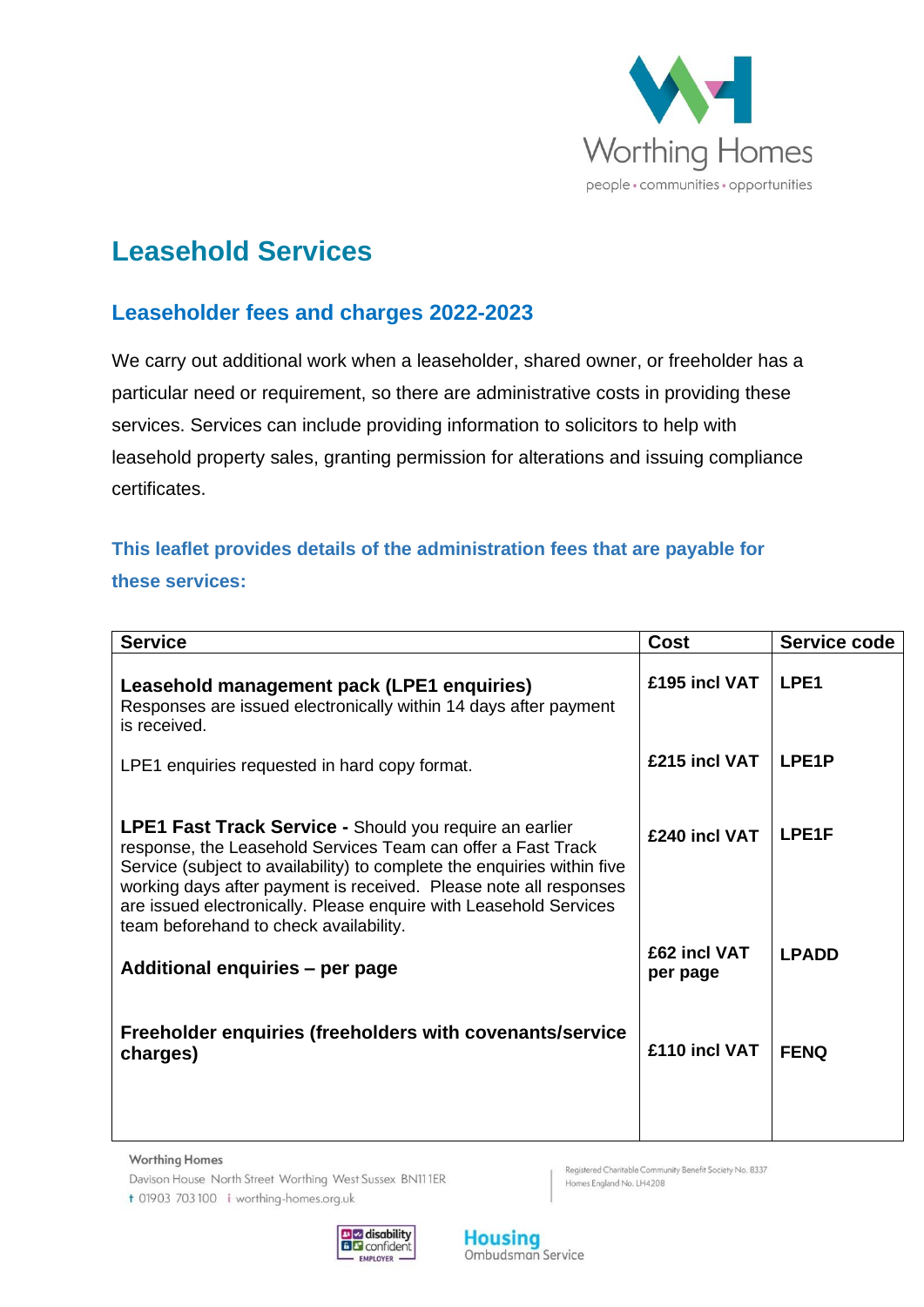| <b>Combined notice of charge and transfer</b>                                                                                                                                                                                                                                                                                                                                                                                                                                                                                                           | £85 incl VAT                                                                                            | <b>NOMT</b>     |
|---------------------------------------------------------------------------------------------------------------------------------------------------------------------------------------------------------------------------------------------------------------------------------------------------------------------------------------------------------------------------------------------------------------------------------------------------------------------------------------------------------------------------------------------------------|---------------------------------------------------------------------------------------------------------|-----------------|
| <b>Receipt of Notice of charge (only)</b>                                                                                                                                                                                                                                                                                                                                                                                                                                                                                                               | £65 incl VAT                                                                                            | <b>NOM</b>      |
| <b>Receipt of Notice of transfer (only)</b>                                                                                                                                                                                                                                                                                                                                                                                                                                                                                                             | £65 incl VAT                                                                                            | <b>NOT</b>      |
| Shared owner consent to re-mortgage                                                                                                                                                                                                                                                                                                                                                                                                                                                                                                                     | £40 incl VAT                                                                                            | <b>MOR</b>      |
| Deed of covenant                                                                                                                                                                                                                                                                                                                                                                                                                                                                                                                                        | £65 incl VAT                                                                                            | <b>DOC</b>      |
| <b>Compliance certificate</b>                                                                                                                                                                                                                                                                                                                                                                                                                                                                                                                           | £75 incl VAT                                                                                            | <b>COC</b>      |
| <b>Receipting other notices</b>                                                                                                                                                                                                                                                                                                                                                                                                                                                                                                                         | £60 incl VAT                                                                                            | <b>MISC</b>     |
| Copy of buildings insurance policy                                                                                                                                                                                                                                                                                                                                                                                                                                                                                                                      | Free of<br>charge                                                                                       | N/A             |
| Copy of the lease<br>You may also be able to obtain a copy from your lender, or direct<br>from Land Registry.                                                                                                                                                                                                                                                                                                                                                                                                                                           | £26 incl VAT                                                                                            | <b>LEASE</b>    |
| <b>Subletting registration</b>                                                                                                                                                                                                                                                                                                                                                                                                                                                                                                                          | £40 incl VAT                                                                                            | <b>SUBLET</b>   |
| <b>Consent to undertake Improvements:</b>                                                                                                                                                                                                                                                                                                                                                                                                                                                                                                               |                                                                                                         |                 |
| Minor to medium scale improvements – review of request<br>and decision/consent notice issued (if our Surveyor needs to pre or<br>post inspect the work, an additional inspection charge will be<br>applied, see Surveyor inspection costs).                                                                                                                                                                                                                                                                                                             | £40 - £100<br>incl VAT<br>(subject to<br>quotation)                                                     | <b>LH-MINOR</b> |
| <b>Surveyor inspection costs</b> $-$ pre or post work inspections.                                                                                                                                                                                                                                                                                                                                                                                                                                                                                      | £70 incl VAT<br>(per<br>inspection)                                                                     | <b>LH-INSP</b>  |
| Assessment for major / complex alterations<br>With more complicated improvements our Surveyor may need to<br>visit you first, we may need to review your building plans and make<br>sure they adhere to current building regulations, before we can<br>make a decision and if appropriate grant consent. You may also<br>require the local authority's planning permission. If we give<br>permission for you to carry out the work, we may need to visit<br>during and after completion of the work, to check the work meets<br>the required standards. | £130 incl<br><b>VAT</b><br>(plus cost of<br>any<br>professional<br>fees incurred)                       | <b>LH-MAJOR</b> |
| Assessment of retrospective request for alterations<br>Consent must be requested from Worthing Homes before carrying<br>out any alterations/building works/improvements. Failure to could<br>result in non-compliance action being taken if lease conditions are<br>not adhered to. If retrospective consent is required the cost will be<br>subject to quotation.                                                                                                                                                                                      | Min £180 incl<br>VAT, subject<br>to quotation<br>(plus cost of<br>any<br>professional<br>fees incurred) | <b>LH-RETRO</b> |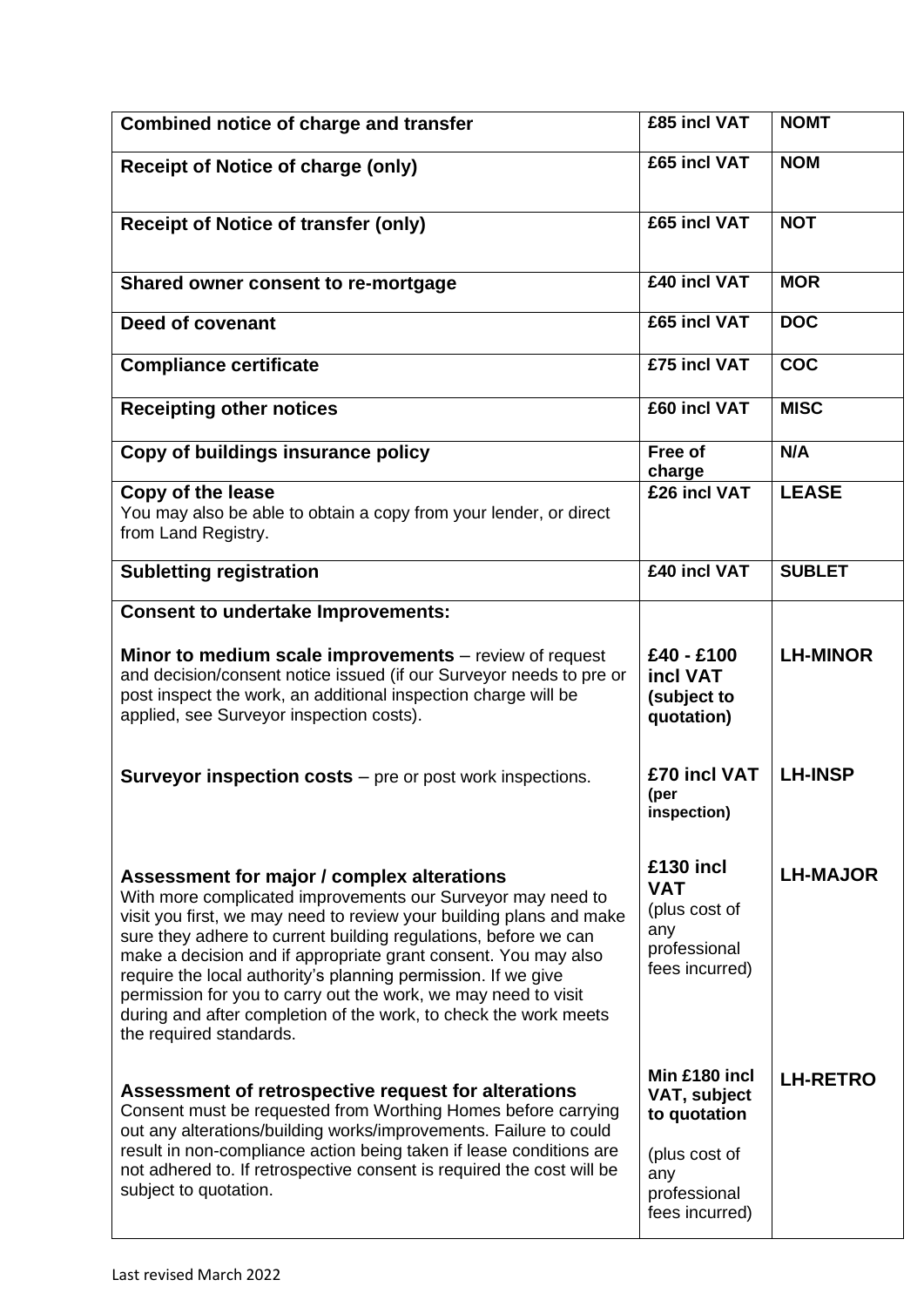| <b>Deed of variation</b><br>This is a document that supplements an existing lease, where the<br>parties (landlord and leaseholder) have agreed to a variation to the<br>existing lease, which has been put into effect.<br>Enquiries about deed of variations should be discussed with the<br>Leasehold Adviser in the 1 <sup>st</sup> instance         | Subject to<br>quotation                                                                                                                              |                |
|---------------------------------------------------------------------------------------------------------------------------------------------------------------------------------------------------------------------------------------------------------------------------------------------------------------------------------------------------------|------------------------------------------------------------------------------------------------------------------------------------------------------|----------------|
| Lease extension<br>There will be a premium to pay for a lease extension. You will be<br>liable to pay Worthing Homes' professional fees whether you<br>complete or not.<br>Please contact your Leasehold Adviser for further information, or<br>visit https://www.lease-advice.org/advice-guide/lease-extension-<br>getting-started/for further advice. | The below<br>figures are<br>approximate<br>and based on a<br>standard lease.<br>If matters are<br>protracted<br>further costs<br>may be<br>incurred. |                |
| <b>Worthing Homes' legal fees</b>                                                                                                                                                                                                                                                                                                                       | £720.00 incl<br><b>VAT</b>                                                                                                                           | <b>LEX-SOL</b> |
| <b>Valuation fees</b>                                                                                                                                                                                                                                                                                                                                   | Subject to<br>quotation                                                                                                                              | <b>LEX-VAL</b> |
| <b>Worthing Homes admin fee</b>                                                                                                                                                                                                                                                                                                                         | £165 incl VAT                                                                                                                                        | <b>LEX-ADM</b> |
|                                                                                                                                                                                                                                                                                                                                                         |                                                                                                                                                      |                |

Where the lease provides for alternative charges for any service listed above, the fees provided for in the lease will take precedence. Any fees for services not covered by this menu will be made by comparison to this list.

#### **Making payment**

Payment can be made by BACS, by making payment to:

**Sort Code** – 30-99-93

**A/c No** – 04002656

**A/c Name** – Worthing Homes Income Account

On the payment you will need to **quote address and service code** (e.g. 22 Red Street/LPE1).

**If payment is being made to our bank account, please email the Leasehold** 

**Services team as soon as the payment has been made**, along with any relevant information, so we can progress your enquiry. If you are seeking the Fast Track LPE1 service, please call before payment is made to check availability of the service.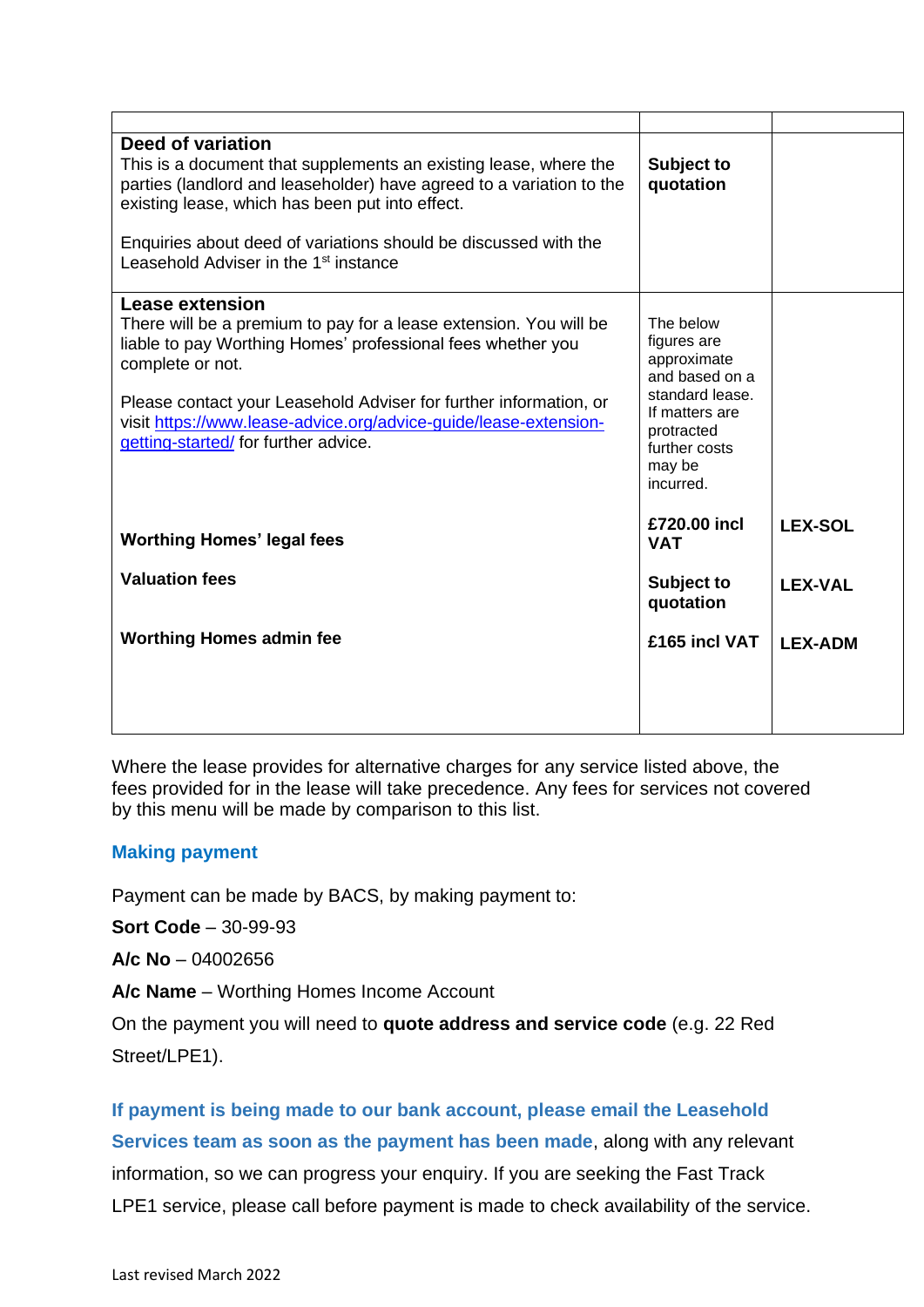Fees can also be paid by cheque, made payable to Worthing Homes, with a covering letter quoting the service (address and service code), by sending to Worthing Homes, Davison House, North Street, Worthing, BN11 1ER.

Payment can also be made by telephone to your Leasehold Services Team.

### **Contacting your Leasehold Services team**

Telephone: Leasehold Services 01903 703 130 or via the Customer Experience Team 01903 703 100.

Email: [leaseholdservices@worthing-homes.org.uk](mailto:leaseholdservices@worthing-homes.org.uk)

Post: Worthing Homes, Davison House, North Street, Worthing, BN11 1ER.

## **Your rights and obligations**

## **Administration Charges – Summary of tenants' rights and obligations**

- 1. This summary, which briefly sets out your rights and obligations in relation to administration charges, must by law accompany a demand for administration charges. Unless a summary is sent to you with a demand, you may withhold the administration charge. The summary does not give a full interpretation of the law and if you are in any doubt about your rights and obligations you should seek independent advice.
- 2. An administration charge is an amount which may be payable by you as part of or in addition to the rent directly or indirectly—
	- for or in connection with the grant of an approval under your lease, or an application for such approval;
	- for or in connection with the provision of information or documents;
	- **•** in respect of your failure to make any payment due under your lease; or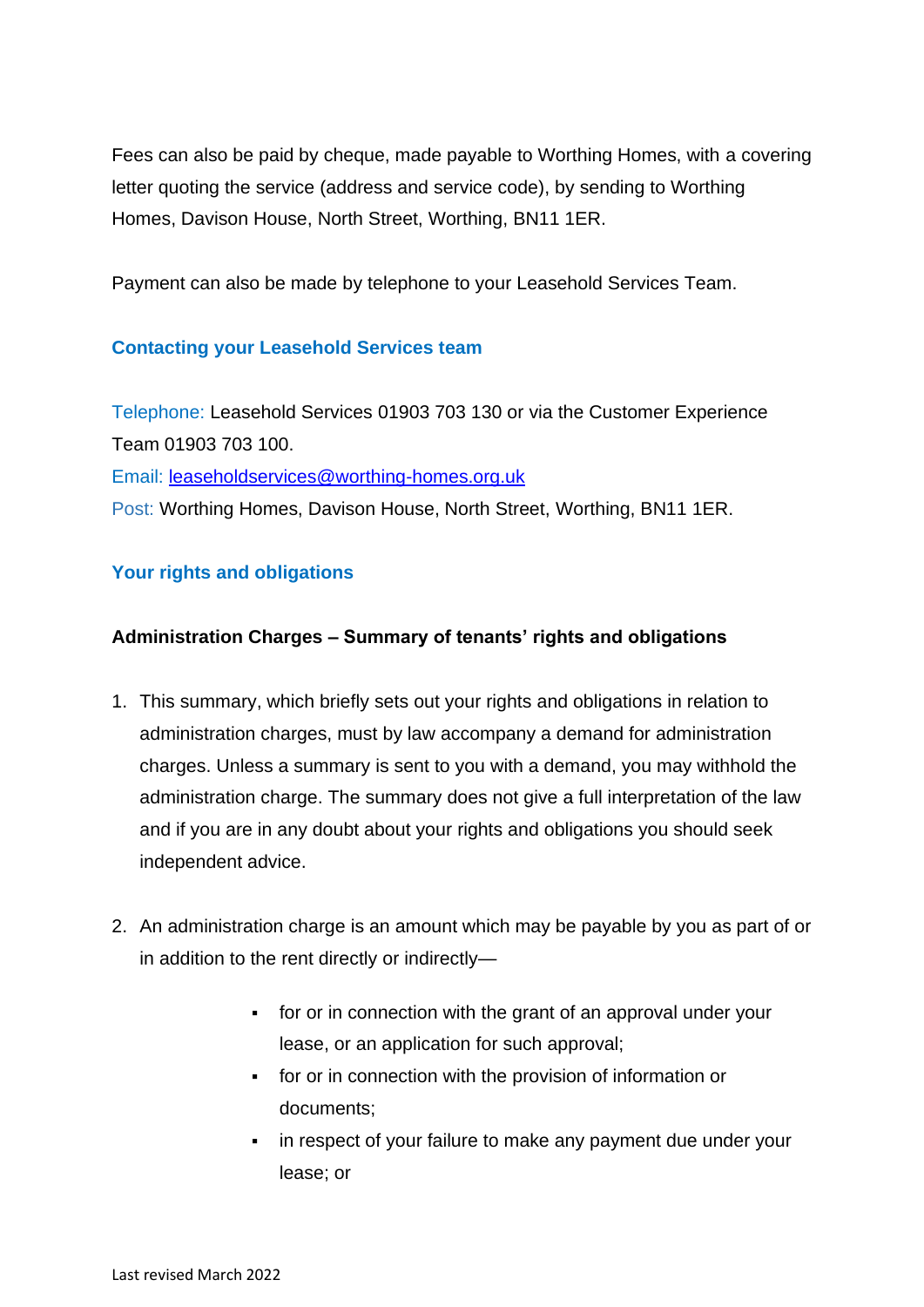**•** in connection with a breach of a covenant or condition of your lease.

If you are liable to pay an administration charge, it is payable only to the extent that the amount is reasonable.

- 3. Any provision contained in a grant of a lease under the right to buy under the Housing Act 1985, which claims to allow the landlord to charge a sum for consent or approval, is void.
- 4. You have the right to ask the First-tier Tribunal whether an administration charge is payable. You may make a request before or after you have paid the administration charge. If the tribunal determines the charge is payable, the tribunal may also determine—
	- who should pay the administration charge and who it should be paid to;
	- the amount;
	- the date it should be paid by; and
	- how it should be paid.

However, you do not have this right where—

- a matter has been agreed to or admitted by you;
- a matter has been, or is to be, referred to arbitration or has been determined by arbitration and you agreed to go to arbitration after the disagreement about the administration *charge arose; or*
- a matter has been decided by a court.
- 5. You have the right to apply to the First-tier Tribunal for an order varying the lease on the grounds that any administration charge specified in the lease, or any formula specified in the lease for calculating an administration charge is unreasonable.
- 6. Where you seek a determination or order from the First-tier Tribunal, you will have to pay an application fee and, where the matter proceeds to an oral hearing, a hearing fee, unless you qualify for fee remission or exemption. Making such an